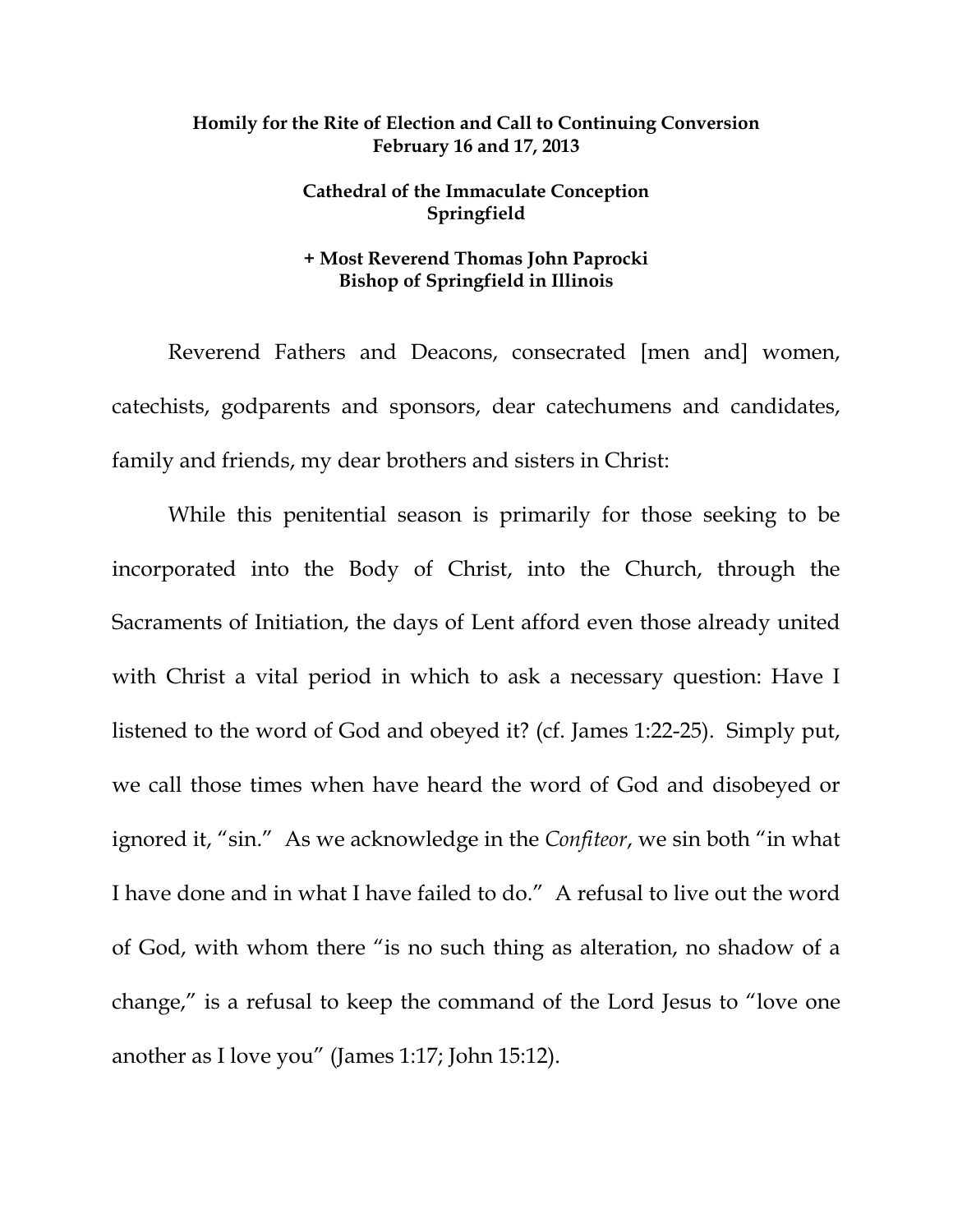So it is that we have willingly undertaken the penitential practices of increased prayer, fasting, and alms-giving so that our minds and hearts might be more attuned to the law of the heart, which is love. To be sure, the journey of a sincere examination of conscience and an honest confession of sins is not easy for us to undertake. We would rather make excuses for ourselves and focus instead on our positive attributes and accomplishments, but such is not the purpose of these days.

 If we are to undertake this task fruitfully and with the assistance of the Holy Spirit, we must do so together, because we are – or soon will be – one in the Body of Christ. As Saint Paul teaches us, "If one member suffers, all suffer together; if one member is honored, all rejoice together" (I Corinthians 12:26). Indeed, the presence of so many gathered in this Cathedral of the Immaculate Conception for these sacred rites is a clear reminder of what Pope Benedict XVI called to mind on Ash Wednesday. "Each person is aware that he or she does not face the penitential journey alone," he said, "but together with many brothers and sisters in the Church."1

 Dear catechumens, you who seek the grace of baptism and a share in the life and love of the Blessed Trinity, and we who have already been

2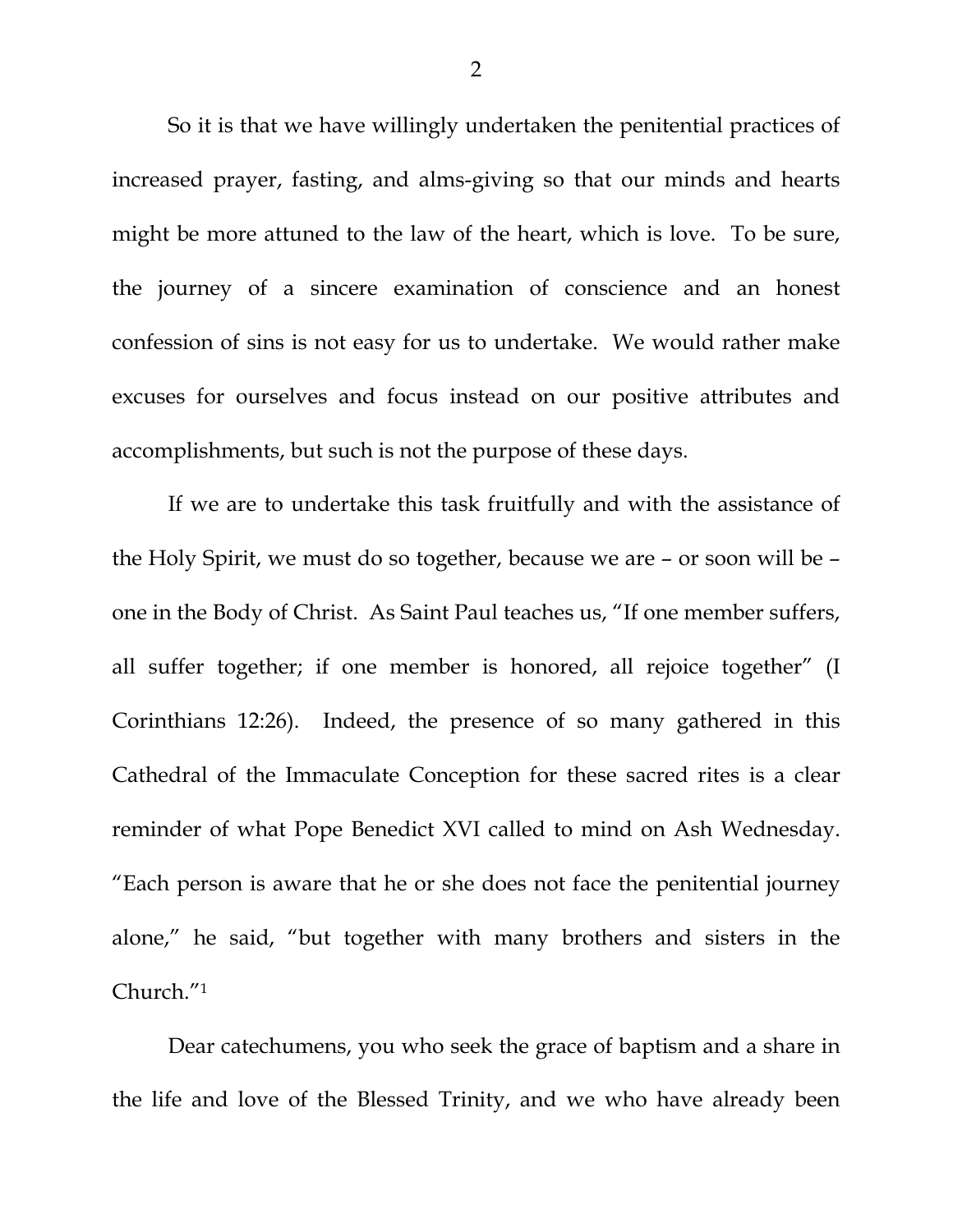baptized into Christ, set out with you into the spiritual desert in faith, to beg the Lord to "increase our faith" (Luke 17:5). "Faith is this personal adherence – which involves all of our faculties – to the revelation of God's gratuitous and 'passionate' love for us, fully revealed in Jesus Christ."2

 In the quiet of your hearts you have heard the Lord invite you to enter into his friendship. I am grateful for your willingness to open yourselves to his life-changing love. Let your anticipation of the coming Easter spur you on to give yourselves ever more completely to Jesus Christ, holding nothing back from him.

I turn now to you, dear candidates, you who have already been washed clean in the waters of Baptism, who seek to be received into the full communion of the Catholic Church. You seek to do so during an historic moment in the life of the Church. I will soon call you to a deeper and more intentional conversion under the papacy of Pope Benedict XVI; on the holy night of Easter, you will be received into the full communion of the Church under – God willing - the papacy of a new Supreme Pontiff. Let these historic days serve to teach you – as they teach even those of us who are "cradle" Catholics – that the Church is not *our* Church but *God's* Church,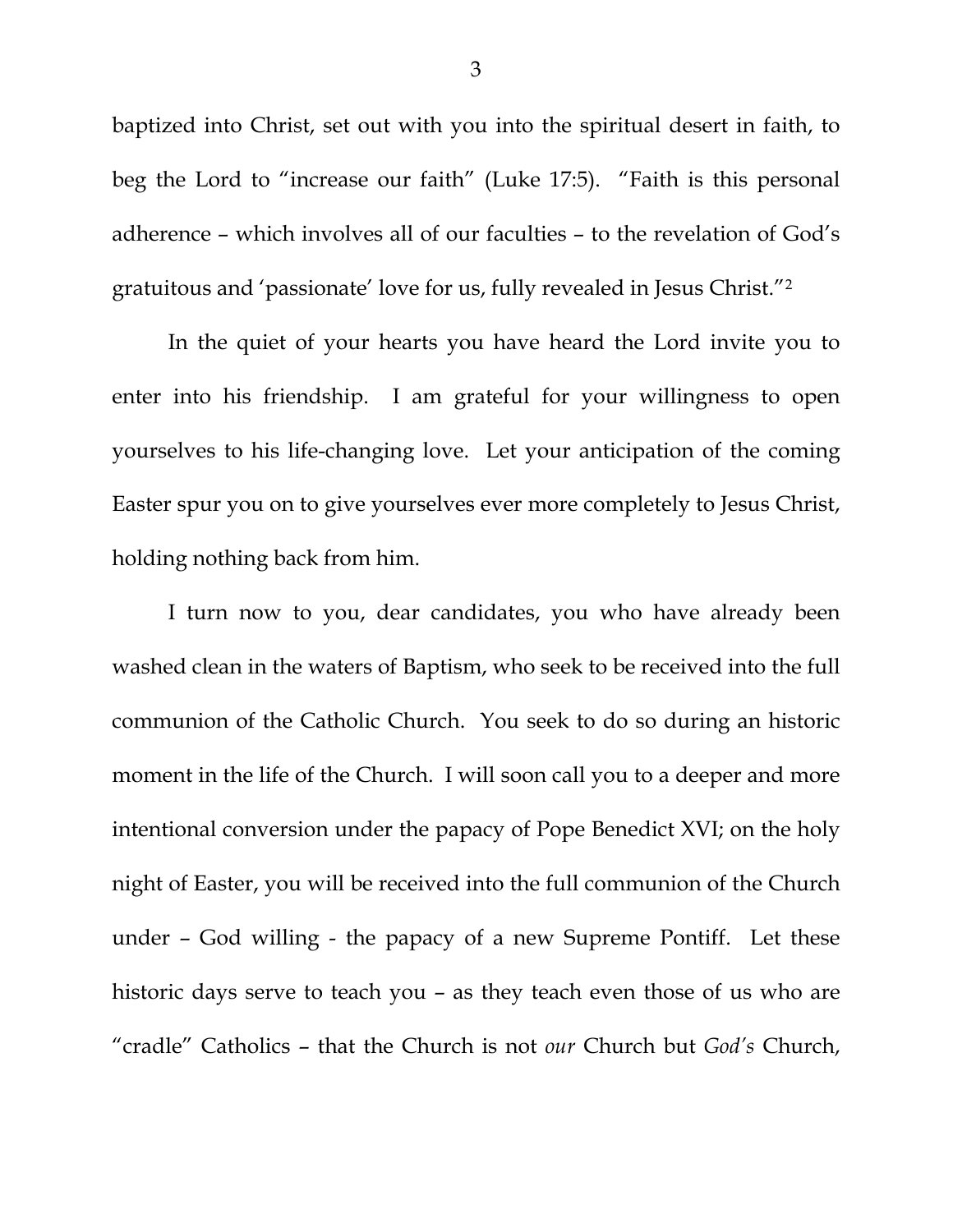which remains under our Supreme Pastor, Jesus Christ, even when a Pope resigns from the Office of the Bishop of Rome.

 It has been widely pointed out in recent days that a Pope has not resigned from the Chair of Peter since Pope Gregory XII did so five hundred and ninety-eight years ago to put an end to the Western Schism. It has likewise also not escaped everyone's attention that this occurred prior to the Protestant Reformation which gave rise, over the course of the centuries, to the various ecclesial communities from which each of you has come. There is something in this to consider, and the important recognition of Blessed John Henry Newman, who was once an Anglican priest, comes to mind. He once noted, "To be deep in history, is to cease to be Protestant."

 I mention his quote not to demean the communities from which you have come; they have some of the means of salvation, but not all of the means of salvation the Lord Jesus has given us. In these ecclesial communities you studied the Sacred Scriptures, you were introduced to Christ Jesus and received the grace of Baptism, and in them you learned to pray. For each of these graces we give thanks to God.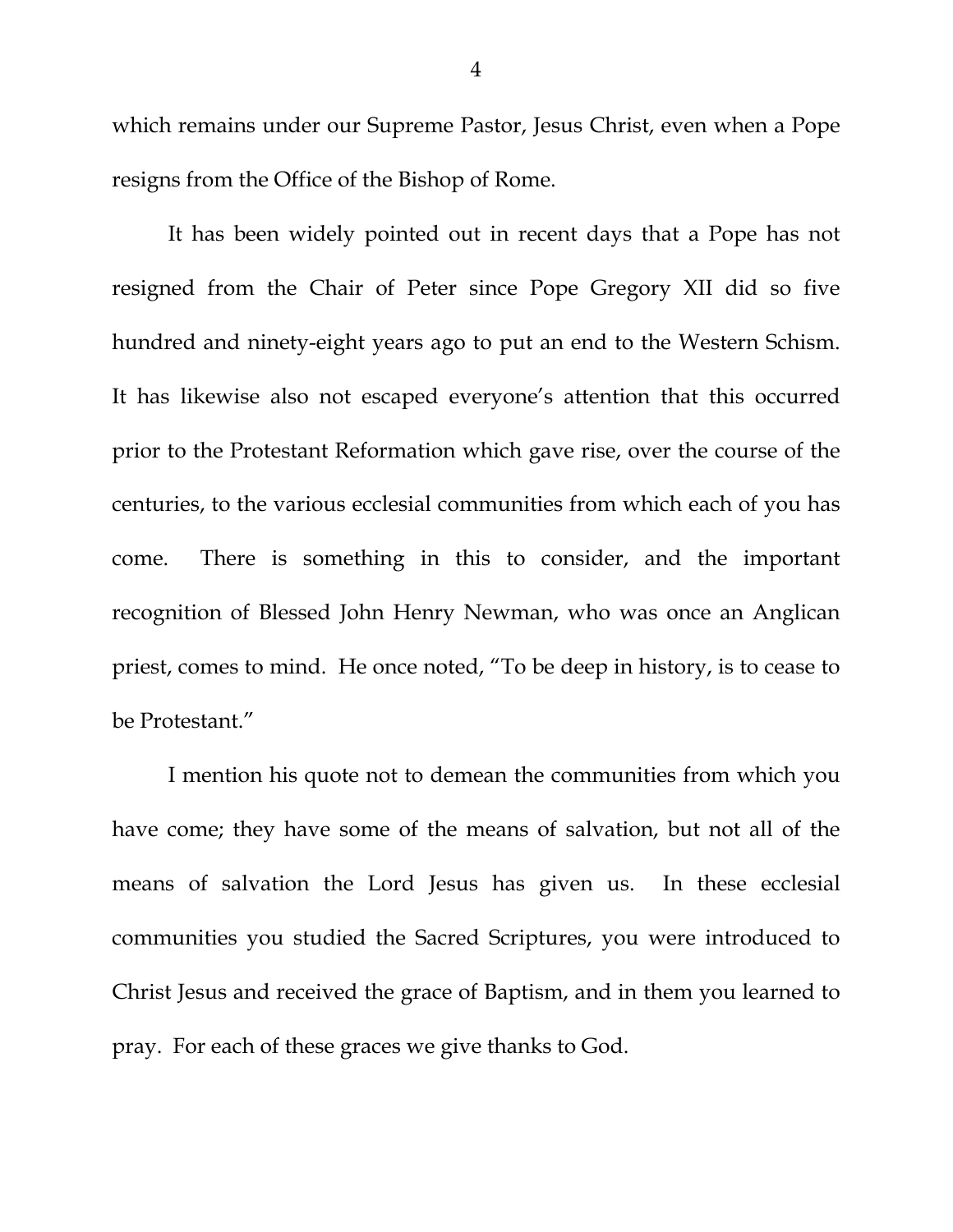Now the Holy Spirit has led you through these ecclesial communities to the Church the Lord established on the rock of Saint Peter. Your decision to embark on this road was surely not easy and maybe not even planned, but the Word of God has brought you to this moment when you request full communion with the Church so that you may not only hear the Word of God but put it fully into practice. Thank you for your courage and fidelity to what you have heard.

 Finally, dear catechists, godparents and sponsors, I turn to you. In this Year of Faith you have shared your faith with those who will be, as it were, your spiritual children. I thank you for your credible witness to the truth. You have come to understand that "there is no action more beneficial – and therefore more charitable – towards one's neighbor than to break the bread of the word of God, to share with him the Good News of the Gospel, to introduce him to a relationship with God: evangelization is the highest and the most integral promotion of the human person."3

 I urge you to continue to stand with your catechumens – who will soon be numbered among the Elect – and with your candidates. In the days, months, and years to come, they will look to you for sources of both strength and comfort as they strive to stand daily with and for the Lord.